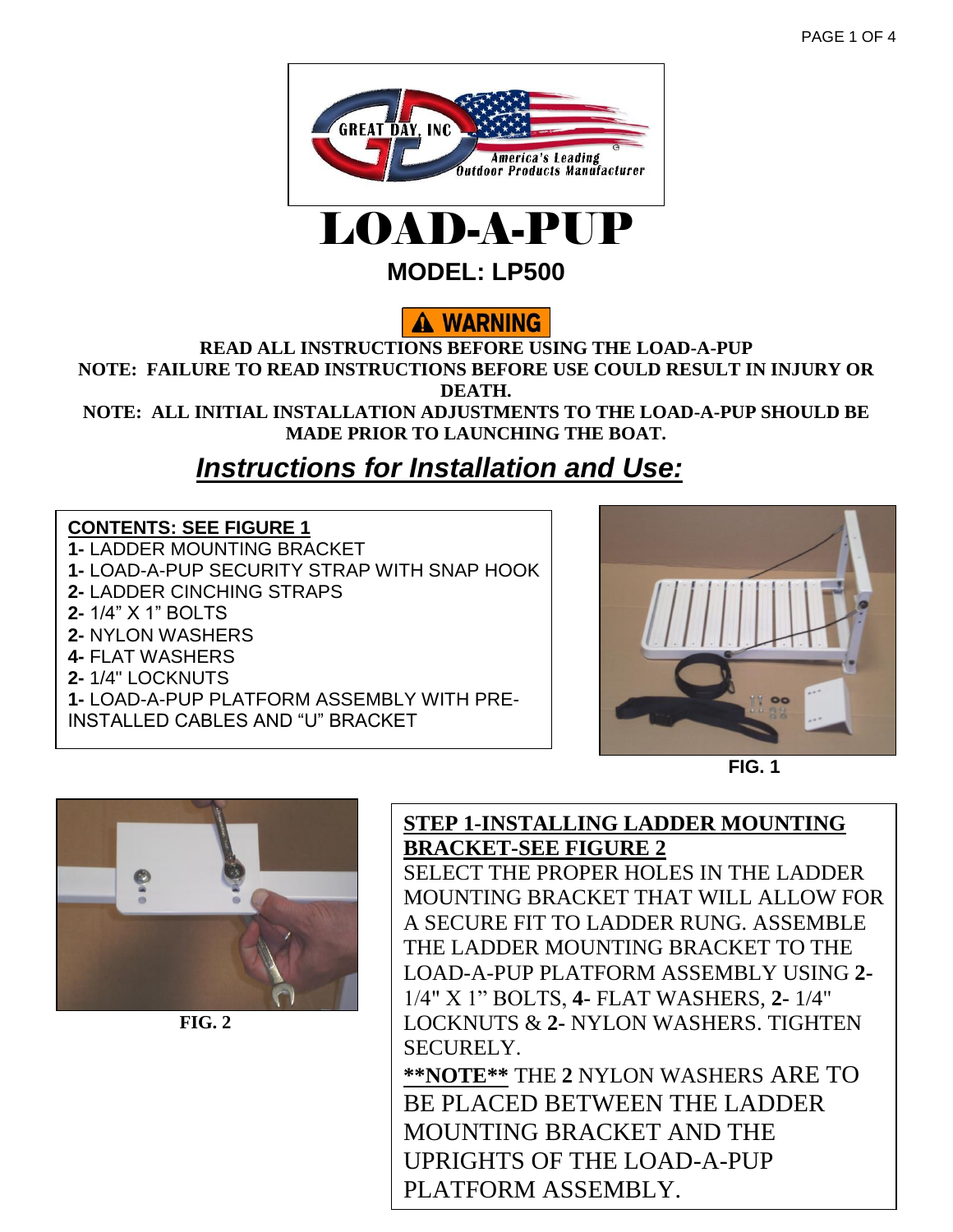Page 2 of 4

## **STEP 2-SEE FIGURE 3** PLACE LOAD-A-PUP ONTO DESIRED RUNG OF BOAT LADDER.



 **FIG. 3**



 **FIG. 4**

**STEP 3-INSTALLING SECURITY STRAP WITH SNAP HOOK-SEE FIGURE 4, 4A & 4B** TO SECURE THE LOAD-A-PUP TO THE BOAT, INSTALL THE LOAD-A-PUP SECURITY STRAP WITH SNAP HOOK. ATTACH THE END OF THE STRAP WITHOUT THE SNAP HOOK TO A SECURE POINT ON THE BOAT AND CLIP THE SNAP HOOK ONTO THE EYE BOLT.



 **FIG. 4A** EYE BOLT **FIG. 4B** EYE BOLT



**FIGURE 4C, 4D & 4E-INSTALLING CINCHING STRAPS** PLACE EACH OF THE CINCHING STRAPS AROUND THE UPRIGHT SECTION OF THE LOAD-A-PUP PLATFORM ASSEMBLY AND THE LADDER RUNGS. POSITION ONE STRAP ON EACH SIDE OF LADDER MOUNTING BRACKET. THREAD THE STRAP THRU THE BUCKLE AS SHOWN IN FIG. 4C, 4D & 4E.



**FIG. 4C**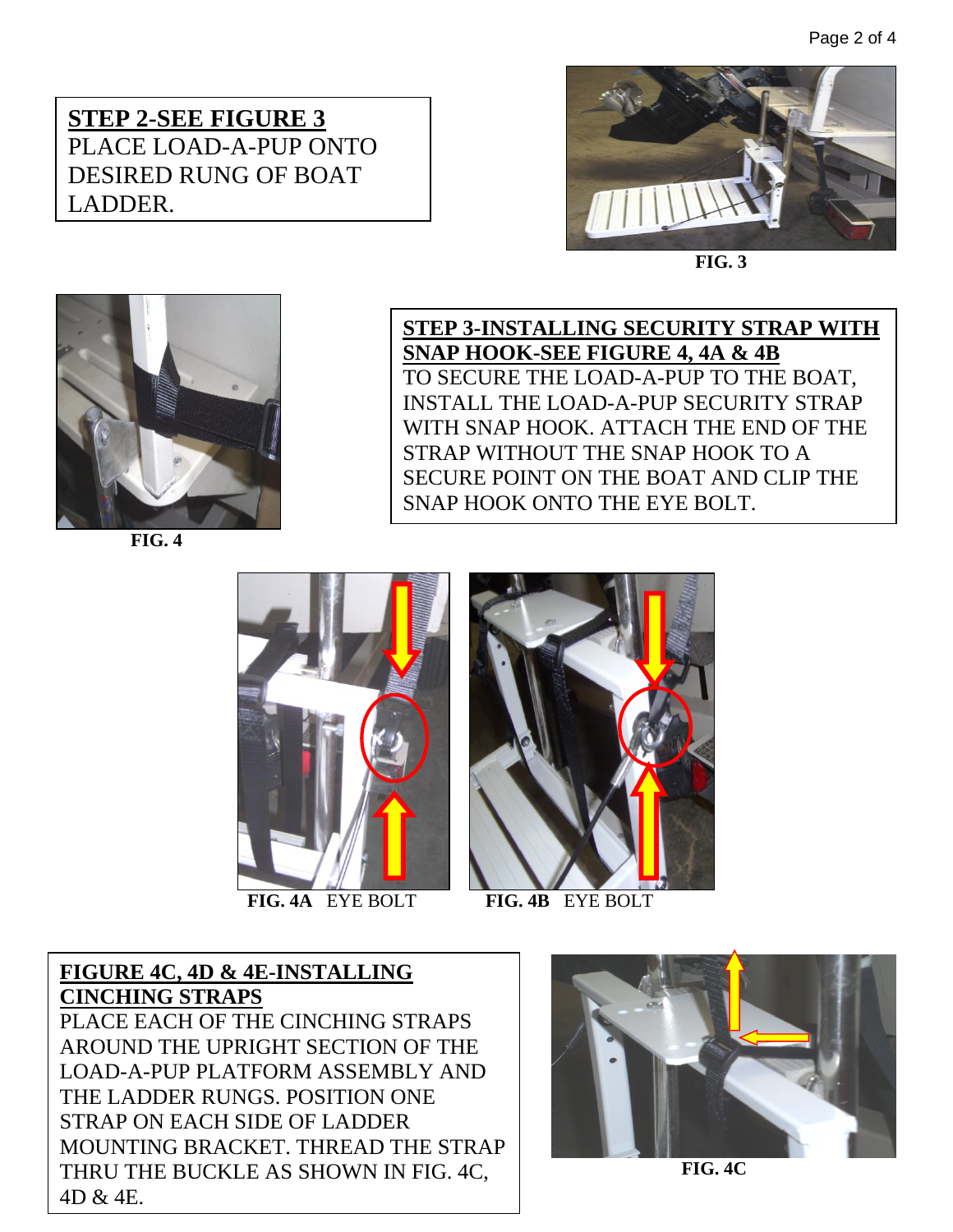

**STEP 4-INSTALLATION COMPLETE-SEE FIGURE 5** ONCE PROPERLY INSTALLED THE LOAD-A-PUP WILL REST SECURELY ON THE LADDER RUNG AND BE READY FOR USE.





**FIG. 5**

**A WARNING LOAD-A-PUP IS NOT DESIGNED OR APPROVED FOR HUMAN USE A WARNING NEVER USE THIS PRODUCT FOR ANYTHING OTHER THAN THE INTENDED USE A WARNING DO NOT USE THIS PRODUCT IN EXTREME WEATHER CONDITIONS i.e., LIGHTNING, HIGH WINDS, ROUGH/CHOPPY WATER A WARNING MAXIMUM WEIGHT CAPACITY IS 200 LBS. MAKE SURE THAT SECURITY STRAP WITH SNAP HOOK IS ALWAYS ATTACHED TO PREVENT PRODUCT LOSS.**